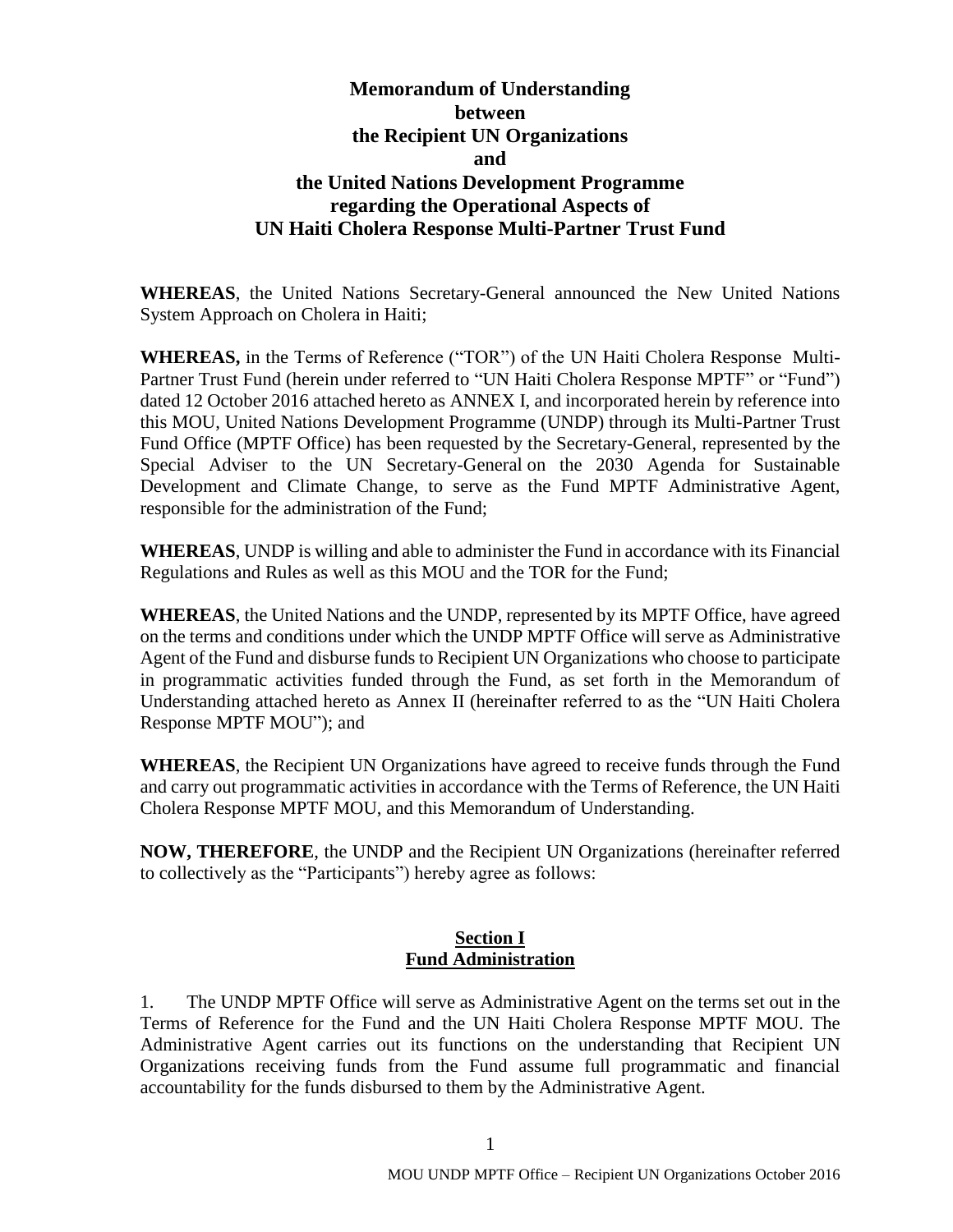2. The Administrative Agent will be accountable for effective and impartial fiduciary management and financial reporting, and on behalf of the United Nations, the Administrative Agent will:

(a) Receive contributions from donors that wish to provide financial support to the Fund;

(b) Administer such funds received, in accordance with the UN Haiti Cholera Response MPTF MOU and this Memorandum of Understanding and the Administrative Arrangement (as defined below in paragraph 5 of this Section) including the provisions relating to winding up the Fund Account and related matters;

(c) Conclude a standard Memorandum of Understanding with each Recipient UN Organization wishing to support the implementation of activities for which they will receive funds from the Fund, incorporating this Memorandum of Understanding and the Terms of Reference;

(d) Subject to availability of funds, disburse such funds to each of the Recipient UN Organizations in accordance with decisions from the Chair, in consultation with the Advisory Committee, taking into account the budget set out in the approved programmatic document.

(e) Ensure consolidation of statements and reports, based on submissions provided by each Recipient UN Organization, as set forth in the TOR, and provide these to each donor, that has contributed to the Fund, to the Chair and to the Advisory Committee;

(f) Provide final reporting, including notification that the Fund has been operationally completed, in accordance with Section IV below;

(g) Disburse funds to any Recipient UN Organization for any additional costs of the tasks that the Chair, in consultation with the Advisory Committee may decide to allocate (as referred to in Section I, paragraph 3 below) in accordance with the TOR.

3. The Chair, in consultation with the Advisory Committee, may request any of the Recipient UN Organizations or the Administrative Agent to perform additional tasks in support of the Fund not related to the Administrative Agent functions detailed in Section I, paragraph 2 above and subject to the availability of funds. Costs for such tasks will be agreed in advance and with the approval of the Chair be charged to the Fund as direct costs.

4. The Administrative Agent will enter into a Standard Administrative Arrangement, in the form attached hereto as ANNEX III (hereinafter referred to as an "Administrative Arrangement"), with each donor that wishes to provide financial support to the Fund. The Administrative Agent will ensure the posting of a copy of the template Administrative Arrangement, as well as information on donor contributions, on the website of the Administrative Agent [\(http://mptf.undp.org\)](http://mptf.undp.org/).

5. None of the Recipient UN Organizations will be responsible for the acts or omissions of the Administrative Agent or its personnel, or of persons performing services on its behalf, except in regard to its respective contributory acts or omissions. With respect to contributory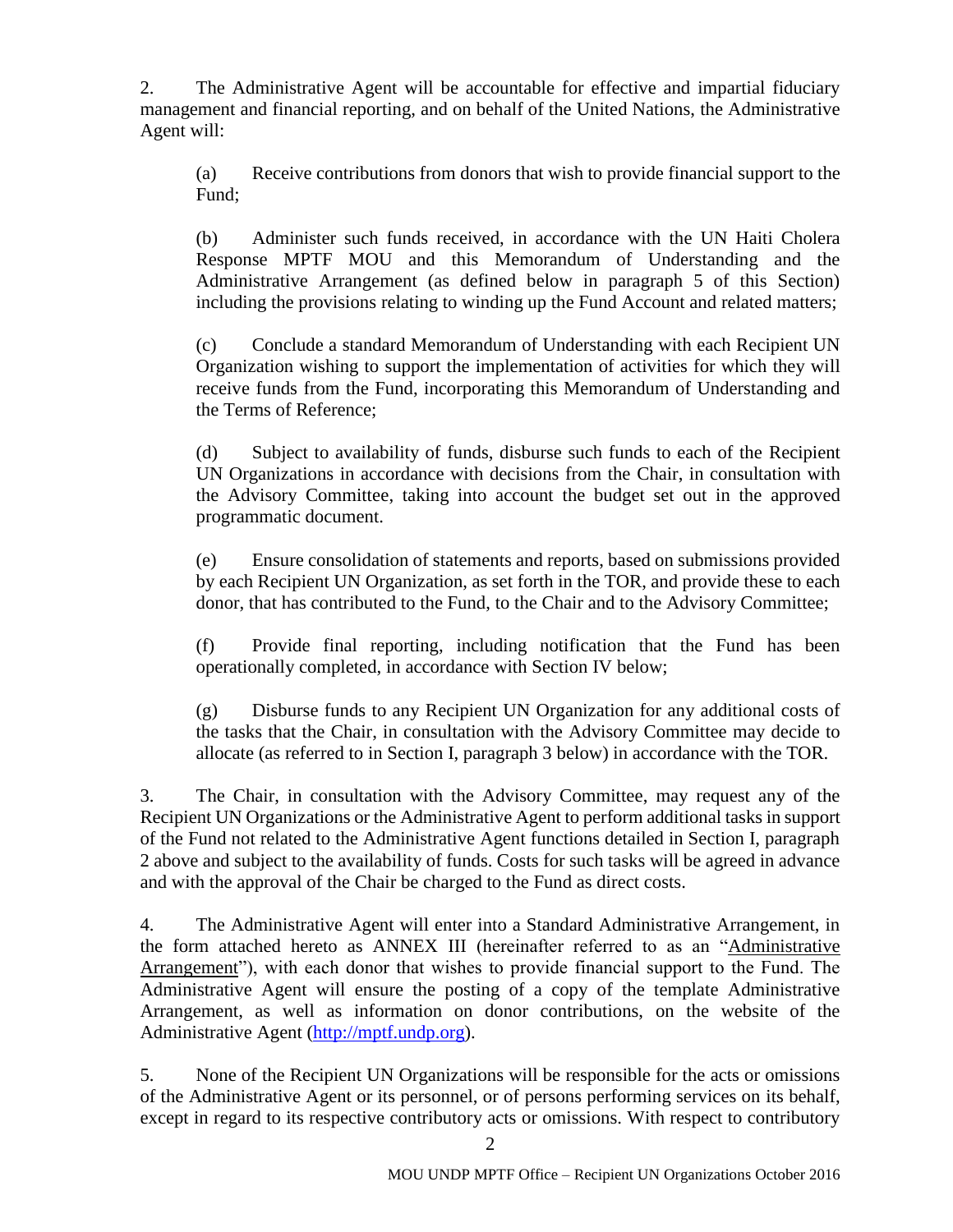acts or omissions of the Recipient UN Organizations, the resulting responsibility will be apportioned among them or any one of them to the extent of such contributory acts or omissions, or as may otherwise be agreed. In addition, donors will not be responsible or liable for the activities of the Participants as a result of this Memorandum of Understanding.

6. The Administrative Agent will be entitled to allocate an administrative fee of one percent (1%) of the amount contributed by each donor signing an Standard Administrative Arrangement, to meet the Administrative Agent's costs of performing the Administrative Agent's functions described in this Memorandum of Understanding.

7. Where the Administrative Agent is also a Recipient UN Organization, a clear delineation, including distinct reporting lines and an accountability framework, will be established and maintained within the organization designated as the Administrative Agent between its functions as an Administrative Agent and its functions as a Recipient UN Organization.

8. The Administrative Agent will be entitled to charge to the Fund a direct cost charge in an amount(s) consistent with then-current UNDG guidance to cover the cost of continuing to render Administrative Agent functions if and when the Chair, in consultation with the Advisory Committee, agrees to extend the Fund beyond the End Date with no further contribution(s) to the Fund.

## **Section II Financial Matters**

The Administrative Agent

1. The Administrative Agent has established a separate ledger account under its financial regulations and rules for the receipt and administration of the funds received pursuant to the Standard Administrative Arrangements (hereinafter referred to as the "Fund Account"), in accordance with the UN Haiti Cholera Response MPTF MOU and the TOR. The Fund Account will be administered by the Administrative Agent in accordance with the regulations, rules, directives and procedures applicable to it, including those relating to interest.

2. The Administrative Agent will not absorb gains or losses on currency exchanges which will increase or decrease the funds available for disbursement to Recipient UN Organizations.

3. Subject to the availability of funds, the Administrative Agent will make disbursements from the Fund Account in accordance with the decisions received from the Chair, in consultation with the Advisory Committee, in line with the budget set forth in the programmatic document. The disbursements will consist of direct and indirect costs as set out in the budget.

4. The Administrative Agent will normally make each disbursement within five (5) business days after receipt of the relevant approved programmatic document, in accordance with the decisions received from the Chair, in line with the TOR, along with a copy of the relevant programmatic document, signed by all parties concerned. The Administrative Agent will transfer funds to each Recipient UN Organization through wire transfer. Each Recipient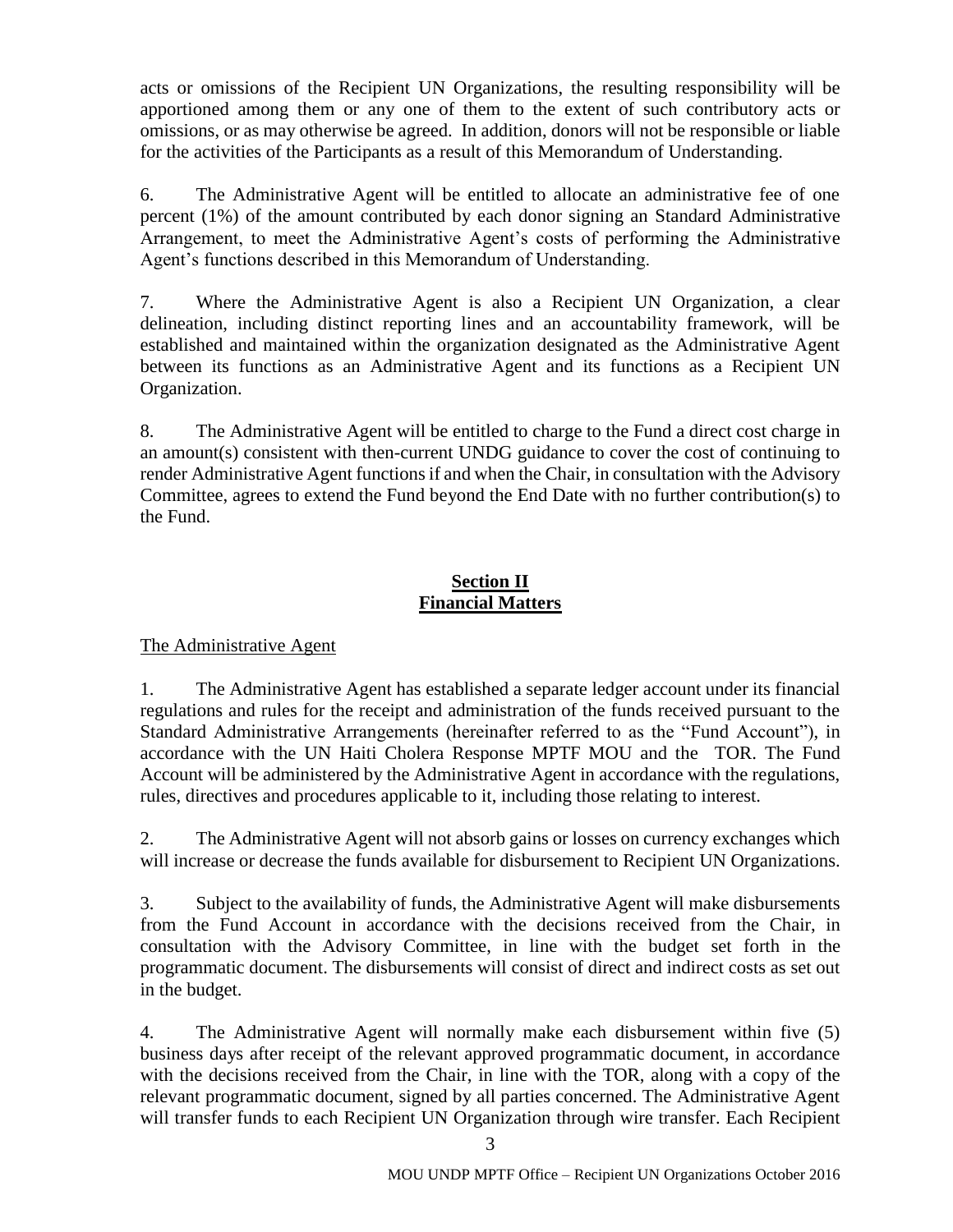UN Organization will advise the Administrative Agent in writing of the bank account for transfers pursuant to this Memorandum of Understanding. When making a transfer to a Recipient UN Organization, the Administrative Agent will notify that Recipient UN Organization's Treasury Operations of the following: (a) the amount transferred; (b) the value date of the transfer; and (c) that the transfer is from the UNDP MPTF Office in respect of the Fund pursuant to this Memorandum of Understanding.

5. Where the balance in the Fund Account on the date of a scheduled disbursement is insufficient to make that disbursement, the Administrative Agent will consult with the Chair and make a disbursement, if any, in accordance with the decision of the Chair who may consult with the Advisory Committee.

## The Recipient UN Organizations

6. Each Recipient UN Organization will establish a separate ledger account under its financial regulations and rules for the receipt and administration of the funds disbursed to it by the Administrative Agent from the Fund Account. That separate ledger account will be administered by each Recipient UN Organization in accordance with its own regulations, rules, directives and procedures, including those relating to interest.

7. Each Recipient UN Organization will use the funds disbursed to it by the Administrative Agent from the Fund Account to carry out the activities for which it is responsible as set out in the approved programmatic document, as well as for its indirect costs. The Recipient UN Organizations will commence and continue to conduct operations for the Fund activities only upon receipt of disbursements made by the Administrative Agent in accordance with Section II, Paragraph 3 above. The Recipient UN Organizations will not make any commitments above the amount disbursed against the approved programmatic document. If there is a need to exceed the amount disbursed, the Recipient UN Organization concerned will submit a supplementary budget request to the Chair showing the further financing that will be necessary. If no such further financing is available, the activities to be carried out under the approved programmatic document may be reduced or, if necessary, terminated by the Recipient UN Organization.

8. The Recipient UN Organizations recognize that each of the donors signing an Administrative Arrangement has reserved the right to discontinue future deposits of its contribution if there is: (i) failure to fulfil any obligations under the Standard Administrative Arrangement; (ii) if there are substantial revisions of the TOR; or (iii) if there are credible allegations of improper use of the funds in accordance with Section VII of this Memorandum of Understanding (Section VIII of the Standard Administrative Arrangement); provided however that before doing so, the Administrative Agent, the Chair, the Advisory Committee and the donor will consult with a view to promptly resolving the matter.

9. Indirect costs of the Recipient UN Organizations recovered through programme support costs will be seven percent (7%). All other costs incurred by each Recipient UN Organization in carrying out the activities for which it is responsible under the Fund will be recovered as direct costs.

## **Section III Activities of the Recipient UN Organizations**

4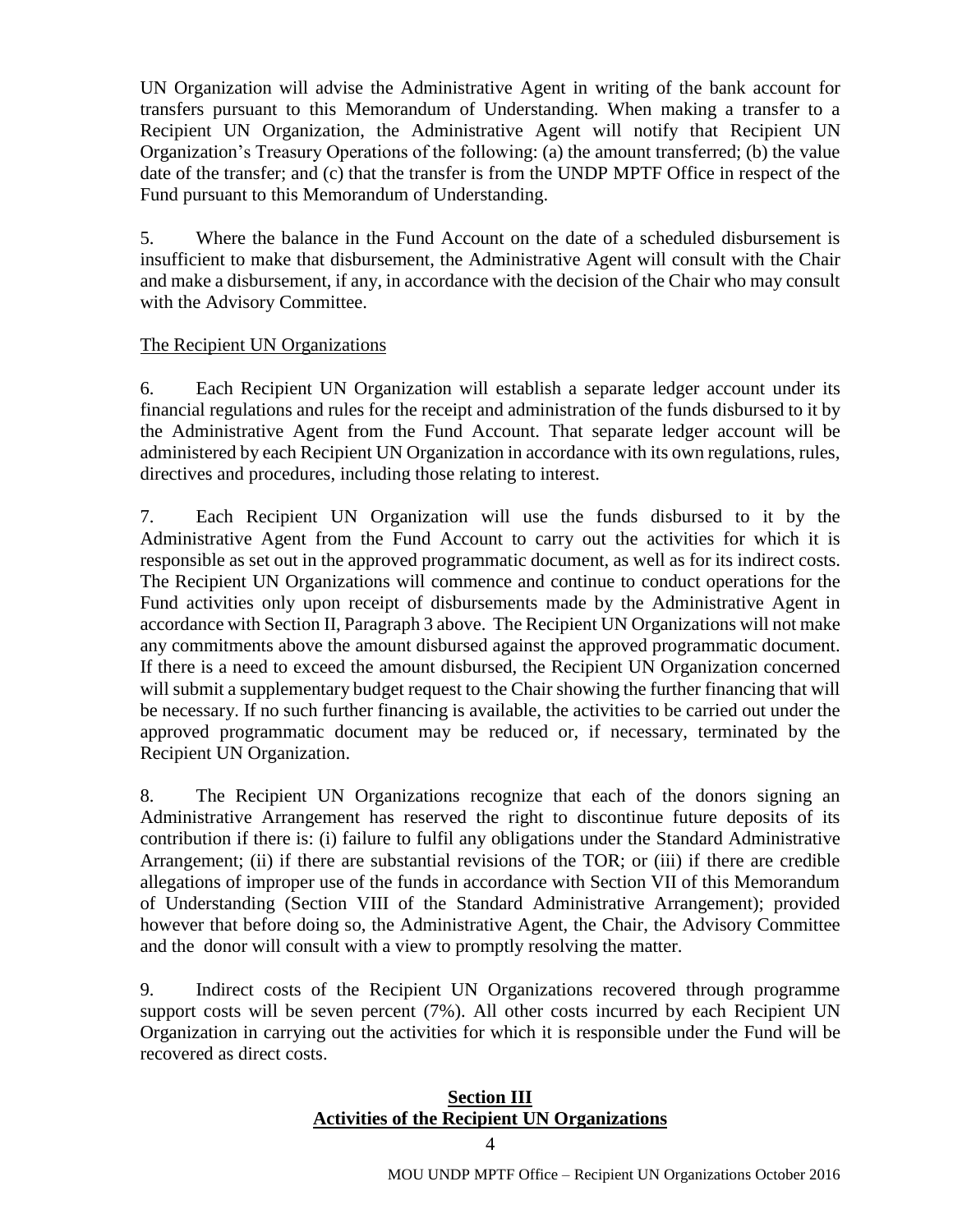1. The implementation of the programmatic activities will be the responsibility of the Recipient UN Organizations and will be carried out by each Recipient UN Organization in accordance with its applicable regulations, rules, directives and procedures, including those relating to procurement as well as the selection and assessment of implementing partners. Accordingly, personnel will be engaged and administered, equipment, supplies and services purchased, and contracts entered into in accordance with the provisions of such regulations, rules, policies and procedures.

2. Ownership of equipment and supplies procured, and intellectual property rights associated with works produced, using funds transferred to the Recipient UN Organizations under this Memorandum of Understanding will be determined in accordance with the regulations, rules, policies and procedures applicable to such Recipient UN Organizations, including any agreement with the relevant Host Government, if applicable.

3. Each Recipient UN Organization will establish appropriate programmatic safeguard measures in the design and implementation of its Fund activities, thereby promoting the shared values, norms and standards of the United Nations system. These measures may include, as applicable, the respect of international conventions on the environment, on children's rights, and internationally agreed core labour standards.

4. As an exceptional measure, particularly during the start-up phase of the Fund, subject to conformity with their financial regulations, rules and policies, Recipient UN Organizations may elect to start implementation of Fund activities in advance of receipt of initial or subsequent transfers from the Fund Account by using their own resources. Such advance activities will be undertaken in agreement with the Chair, in consultation with the Advisory Committee, on the basis of funds it has allocated or approved for implementation by the particular Recipient UN Organization following receipt by the Administrative Agent of signed Standard Administrative Arrangements from donors contributing to the Fund. Recipient UN Organizations will be solely responsible for decisions to initiate such advance activities or other activities outside the parameters set forth above.

5. Any modifications to the scope of the approved programmatic document, including as to its nature, content, sequencing or the duration thereof by the Recipient UN Organization(s), will be subject to the approval of the Chair. The Recipient UN Organization will promptly notify the Administrative Agent through the Chair of any change in the budget as set out in the approved programmatic document.

6. Where a Recipient UN Organization wishes to carry out its Fund activities through or in collaboration with a third party, it will be responsible for discharging all commitments and obligations with such third parties, and no other Recipient UN Organization, nor the Administrative Agent, will be responsible for doing so.

7. In carrying out their programmatic activities, none of the Recipient UN Organizations will be considered as an agent of any of the others and, thus, the personnel of one will not be considered as staff members, personnel or agents of any of the others. Without restricting the generality of the preceding sentence, none of the Recipient UN Organizations will be liable for the acts or omissions of the other Recipient UN Organizations or their personnel, or of persons performing services on their behalf.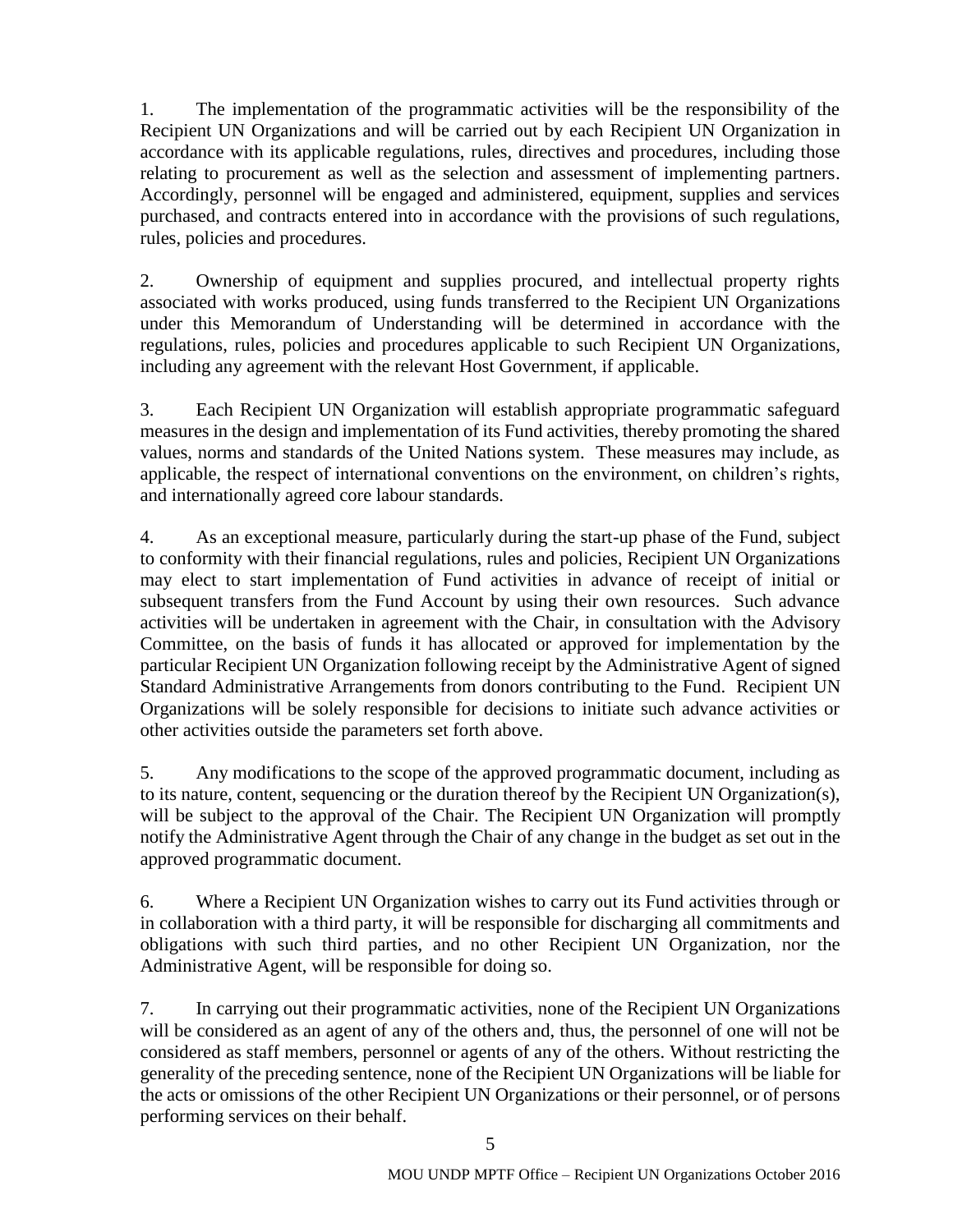8. Each Recipient UN Organization will ensure the Administrative Agent is advised in writing when all activities for which it is responsible under the approved programmatic document have been operationally completed. Financial closure must be completed within eighteen (18) months after operational closure or according to the time period specified in the financial regulations and rules of the Recipient UN Organization, whichever one comes first.

#### Special Provisions regarding Financing of Terrorism

9. Consistent with UN Security Council Resolutions relating to terrorism, including UN Security Council Resolution 1373 (2001) and 1267 (1999) and related resolutions, the Participants are firmly committed to the international fight against terrorism, and in particular, against the financing of terrorism. Similarly, all Participants recognize their obligation to comply with any applicable sanctions imposed by the UN Security Council. Each of the Recipient UN Organizations will use all reasonable efforts to ensure that the funds transferred to it in accordance with this Memorandum of Understanding are not used to provide support or assistance to individuals or entities associated with terrorism as designated by any UN Security Council sanctions regime. If, during the term of this Memorandum of Understanding, a Recipient UN Organization determines that there are credible allegations that funds transferred to it in accordance with this Memorandum of Understanding have been used to provide support or assistance to individuals or entities associated with terrorism as designated by any UN Security Council sanctions regime it will as soon as it becomes aware of it inform the Chair, the Administrative Agent and the donor(s) and, in consultation with the donors as appropriate, determine an appropriate response.

## **Section IV Reporting**

## Financial Reports

1. Each Recipient UN Organization will provide the Administrative Agent with the following financial statements and reports prepared in accordance with the accounting and reporting procedures applicable to the Recipient UN Organization concerned, as set forth in the TOR. The Recipient UN Organizations will endeavour to harmonize their reporting formats to the extent possible.

- (a) Annual financial report as of 31 December with respect to the funds disbursed to it from the Fund Account, to be provided no later than four (4) months (30 April) after the end of the calendar year; and
- (b) Certified final financial statements and final financial reports after the completion of the activities in the approved programmatic document, including the final year of the activities in the approved programmatic document, to be provided no later than five (5) months (31 May) after the end of the calendar year in which the financial closure of the activities in the approved programmatic document occurs, or according to the time period specified in the financial regulations and rules of the Recipient UN Organization, whichever is earlier.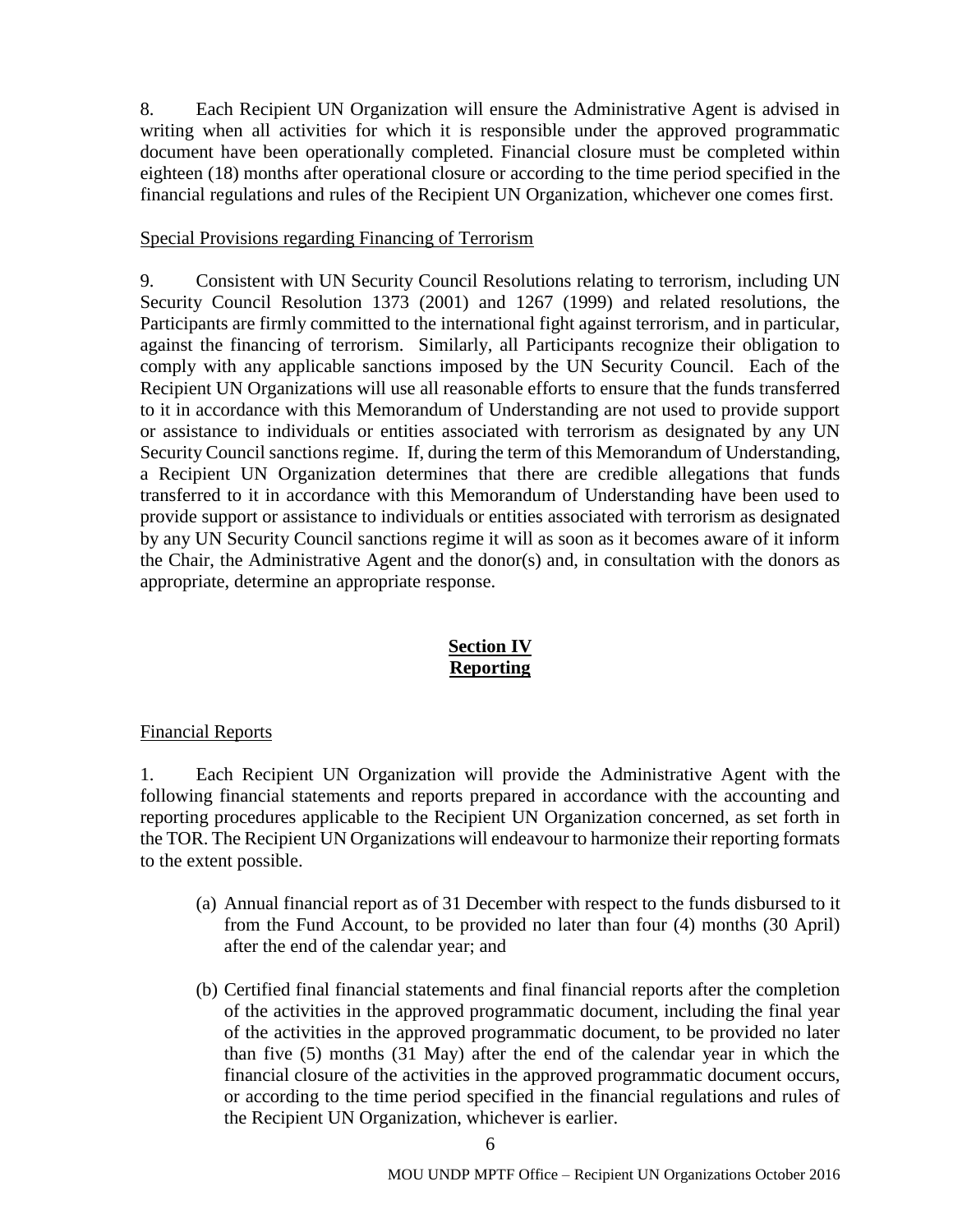#### Narrative Reports

2. Each Recipient UN Organization will provide the Administrative Agent with the following narrative reports prepared in accordance with the reporting procedures applicable to the Recipient UN Organization concerned, as set forth in the TOR. The Recipient UN Organizations will endeavour to harmonize their reporting formats to the extent possible.

- (a) Annual narrative progress reports, to be provided no later than three (3) months (31 March) after the end of the calendar year; and
- (b) Final narrative reports, after the completion of the activities in the approved programmatic document, including the final year of the activities in the approved programmatic document, to be provided no later than four months (30 April) after the end of the calendar year in which the operational closure of the activities in the approved programmatic document occurs.

2. The Administrative Agent will ensure the preparation of consolidated narrative progress and financial reports, based on the reports provided in Section IV paragraphs 1 and 2 above, and will provide these consolidated reports to each donor that has contributed to the Fund, as well as the Chair and the Advisory Committee, in accordance with the timetable established in the Administrative Arrangement.

3. The annual and final reports will be results-oriented and evidence based. Annual and final narrative reports will compare actual results with expected results at the output and outcome level, and explain the reasons for over or underachievement. The final narrative report will also contain an analysis of how the outputs and outcomes have contributed to the overall impact of the Fund. The financial reports will provide information on the use of financial resources against the outputs and outcomes in the agreed results framework.

4. The Administrative Agent will also provide the donors, the Chair, the Advisory Committee and Recipient UN Organizations with the following reports on its activities as Administrative Agent:

- a) Certified annual financial statement ("Source and Use of Funds" as defined by UNDG guidelines) to be provided no later than five months (31 May) after the end of the calendar year; and
- b) Certified final financial statement ("Source and Use of Funds") to be provided no later than five months (31 May) after the end of the calendar year in which the financial closing of the Fund occurs.

5. Consolidated reports and related documents will be posted on the websites of the Fund by the Administrative Agent [\(http://mptf.undp.org\)](http://mptf.undp.org/).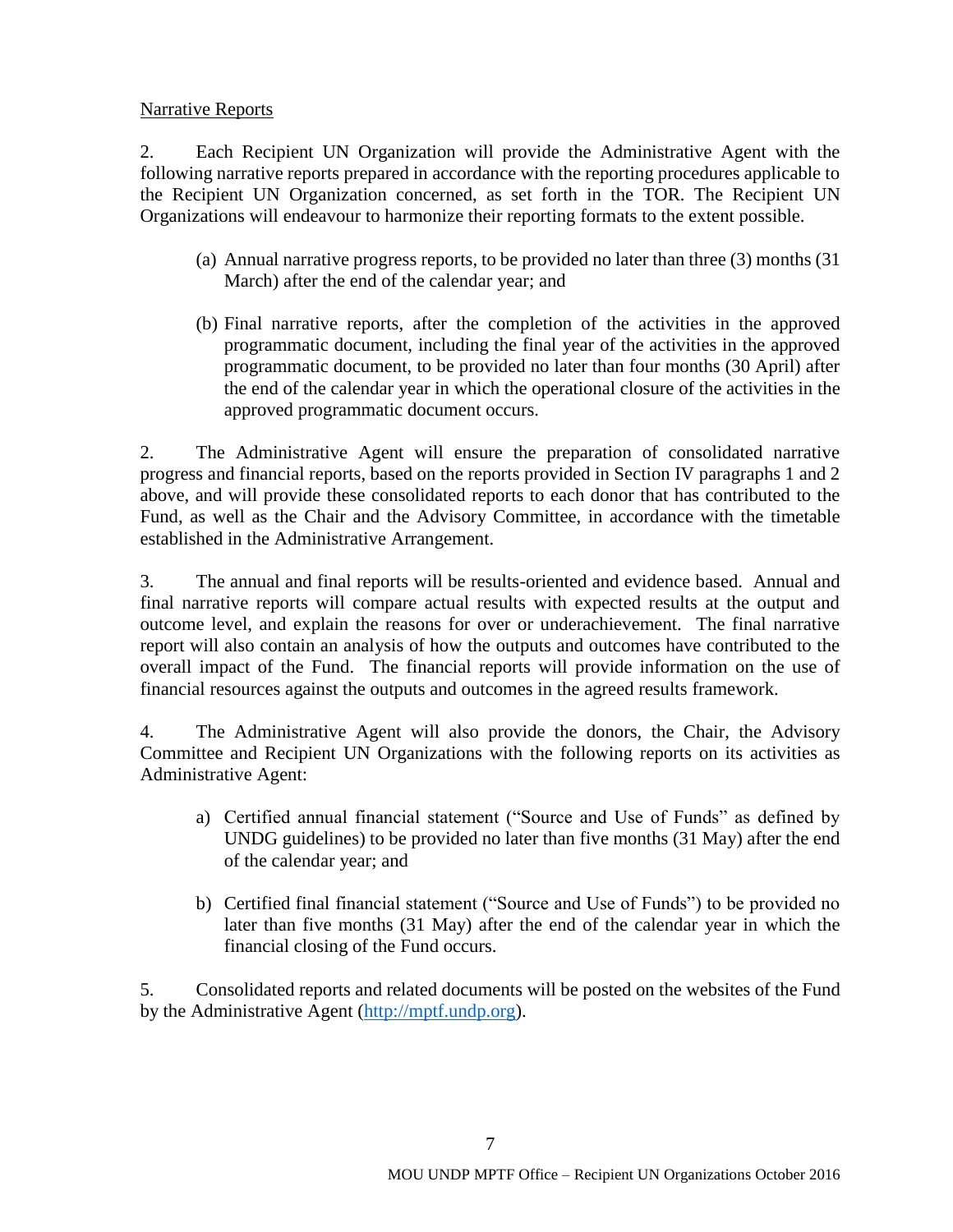## **Section V Monitoring and Evaluation**

## **Monitoring**

1. Monitoring of the Fund will be undertaken in accordance with the TOR. The Donor, the Chair, the Advisory Committee, the Administrative Agent and the Recipient UN Organizations will hold consultations at least annually, as appropriate, to review the status of the Fund. In addition, the Donor, the Chair, the Advisory Committee, the Administrative Agent and the Recipient UN Organizations will discuss any substantive revisions to the Fund, and promptly inform each other about any significant circumstances and major risks, which interfere or threaten to interfere with the successful achievement of the outcomes outlined in the TOR, financed in full or in part through the Donor.

## Evaluation

2. Evaluation of the Fund including, as necessary and appropriate, joint evaluation by the Recipient UN Organizations, the Administrative Agent, the Donor, and other partners will be undertaken in accordance with the TOR.

3. The Chair, in consultation with the Advisory Committee, will recommend a joint evaluation if there is a need for a broad assessment of results at the level of the Fund or at the level of an outcome within the Fund. The joint evaluation report will be posted on the websites of the Fund maintained by the Administrative Agent [\(http://mptf.undp.org\)](http://mptf.undp.org/).

4. In addition, the Participants recognize that the donor(s) may, separately or jointly with other partners, take the initiative to evaluate or review their cooperation with the Administrative Agent and the Recipient UN Organizations, with a view to determining whether results are being or have been achieved and whether contributions have been used for their intended purposes. The Administrative Agent and the Recipient UN Organizations will be informed about such initiatives, will be consulted on the scope and conduct of such evaluations or reviews and will be invited to join. The Participants will upon request assist in providing relevant information within the limits of their regulations, rules, policies and procedures. All costs will be borne by the respective Donor, unless otherwise agreed. It is understood by the Participants that such evaluation or review will not constitute a financial, compliance or other audit of the Fund including any funded programmes, projects or activities.

## **Section VI Audit**

#### External and Internal Audit

1. The activities of the Administrative Agent and each Recipient UN Organization in relation to the Fund will be exclusively audited by their respective internal and external auditors in accordance with their own financial regulations and rules. The corresponding external and internal audit reports will be disclosed publicly unless the relevant policies and procedures of the Administrative Agent or each Recipient UN Organization provide otherwise.

#### Joint Internal Audits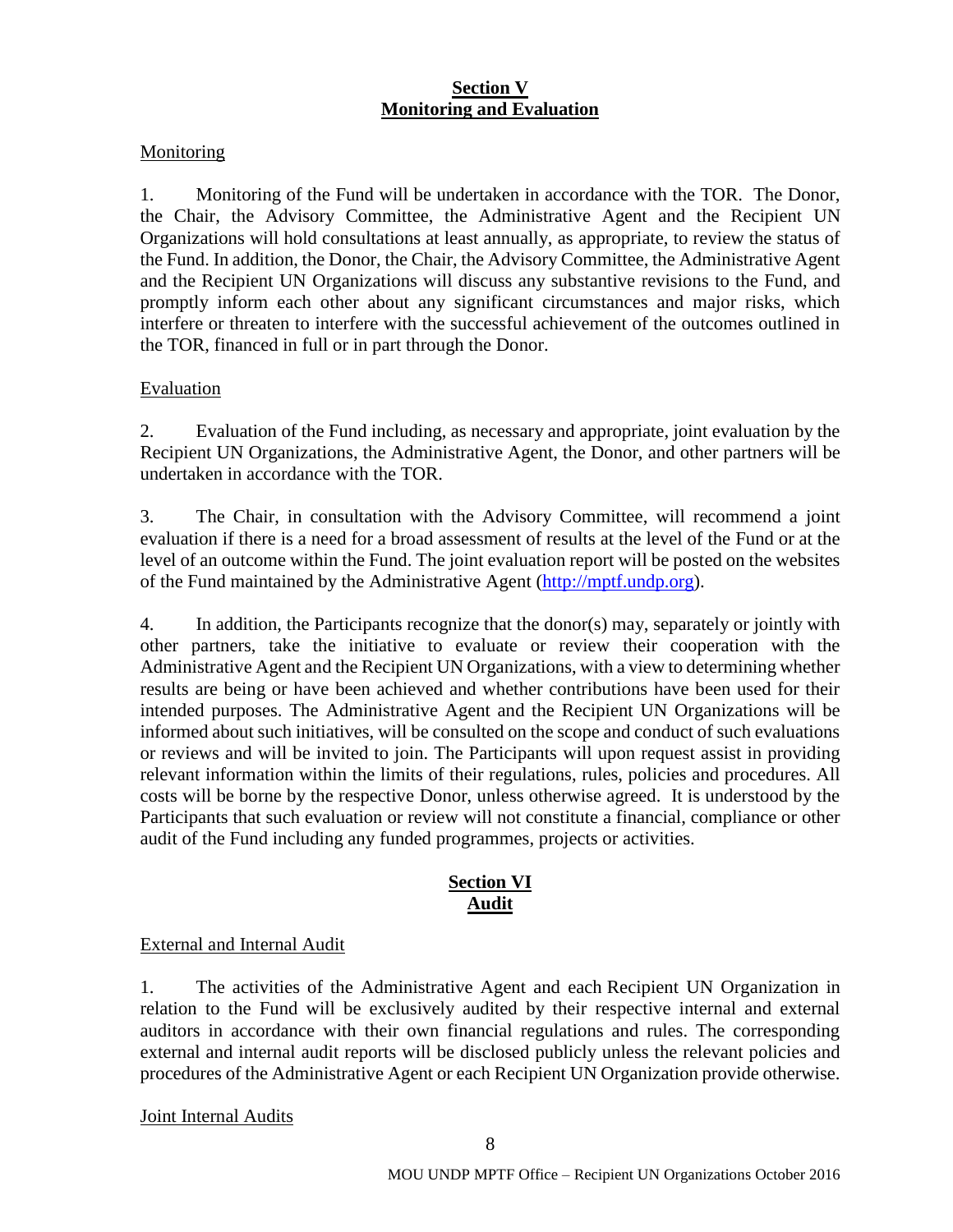2. The Internal Audit Services of the UN Organizations involved in the Fund may consider conducting joint internal audits thereof in accordance with the Framework for Joint Internal Audits of UN Joint Activities, including its risk-based approach and provisions for disclosure of internal audit reports related to the Fund. In doing so, the Internal Audit Services of the Administrative Agent and the Recipient UN Organizations will consult with the Chair of the Advisory Committee.

#### Cost of Internal Audits

3. The total costs of internal audit activities in relation to the Fund will be borne by the Fund.

## Audits of Implementing Partners

4. The part of the Contribution transferred by a Recipient UN Organization to its implementing partners for activities towards the implementation of the Fund will be audited as provided under that Recipient UN Organization's financial regulations and rules, as well as its policies and procedures. The disclosure of the corresponding audit reports will be made according to the policies and procedures of that Recipient UN Organization.

## **Section VII Fraud, Corruption and Unethical Behaviour**

1. The Participants are firmly committed to take all necessary precautions to avoid and address corrupt, fraudulent, collusive, coercive, unethical, or obstructive practices. The Participants recognize that it is important that all United Nations staff, individual contractors, implementing partners, vendors and any third parties which are involved either in joint activities or in those of the Administrative Agent or Recipient UN Organization (such individuals and entities being hereinafter referred to, together, as the "Individuals/Entities", and individually as the "Individual/Entity") must adhere to the highest standard of integrity as defined by each Participant. To this end, each Participant will maintain standards of conduct that govern the performance of the Individuals/Entities, to prohibit practices which are contrary to this highest standard in any activity related to the Fund. If an Individual/Entity is a UN Organization, the Recipient UN Organization engaging that Individual/Entity will rely upon that Individual's/Entity's standard of integrity. The Individuals/Entities must not engage in corrupt, fraudulent, collusive, coercive, unethical, or obstructive practices, as defined below.

- 2. In this Memorandum of Understanding,
	- (a) "Corrupt practice" means the offering, giving, receiving, or soliciting, directly or indirectly, of anything of value to influence improperly the actions of another individual or entity;
	- (b) "Fraudulent practice" means any act or omission, including misrepresentation, that knowingly or recklessly misleads, or attempts to mislead, an individual or an entity to obtain a financial or other benefit, or to avoid an obligation;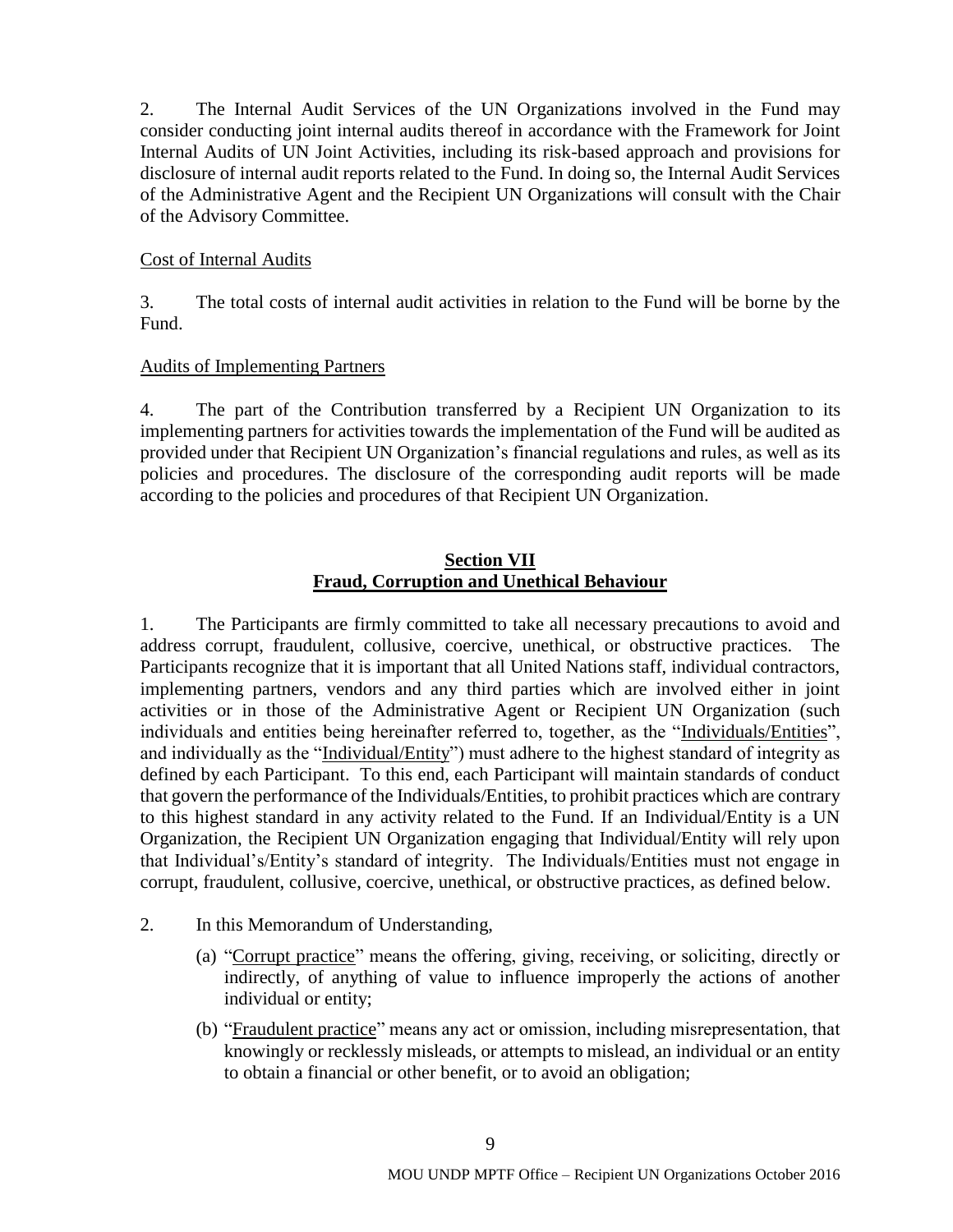- (c) "Collusive practice" means an arrangement between two or more individuals and/or entities designed to achieve an improper purpose, including influencing improperly the actions of another individual or entity;
- (d) "Coercive practice" means impairing or harming, or threatening to impair or harm, directly or indirectly, any individual or entity or the property of the individual or entity to influence improperly the actions of an individual or entity;
- (e) "Unethical practice" means the conduct of behavior that is contrary to staff or supplier codes of conduct such as those relating to conflict of interest, gifts and hospitality, and post-employment provisions; and
- (f) "Obstructive practice" means acts or omissions intended to materially impede the exercise of contractual rights of audit, investigation and access to information, including destruction, falsification, alteration or concealment of evidence material to an investigation into allegations of fraud and corruption.

#### Investigations

3. (a) Investigations of allegations of wrongdoing by Individuals/Entities involved in the Fund which are contracted by a Participant will be carried out by the Investigation Service of the Participant with which the potential subject of investigation is contracted, in accordance with that Participant's internal policies and procedures.

(b)

(i) In the event that the Investigation Service of a Participant determines that an allegation in relation to the implementation of activities for which that Participant is accountable is credible enough to warrant an investigation, it will promptly notify the Chair (and the Administrative Agent, if such Participant is not the Administrative Agent) of the Fund, to the extent that such notification does not jeopardize the conduct of the investigation, including but not limited to the prospects of recovery of funds or the safety or security of persons or assets.

(ii) In the case of such notification, it is the responsibility of the Chair and the Administrative Agent to communicate promptly with the relevant anti-fraud offices (or equivalent) of the donor(s).

(iii) In case of a credible allegation, the relevant Participant(s) will take timely and appropriate action in accordance with its regulations, rules, policies and procedures, which may include withholding further disbursements to the Individual(s)/Entity(ies) allegedly involved in the corrupt, fraudulent, collusive, coercive, unethical or obstructive practices as defined above.

(c)

(i) The Participant's Investigation Service reviewing the credibility of an allegation or conducting the investigation will share information as appropriate with counterpart Investigation Services of the other Participants involved in the Fund to determine the best path towards resolution of the investigation and

10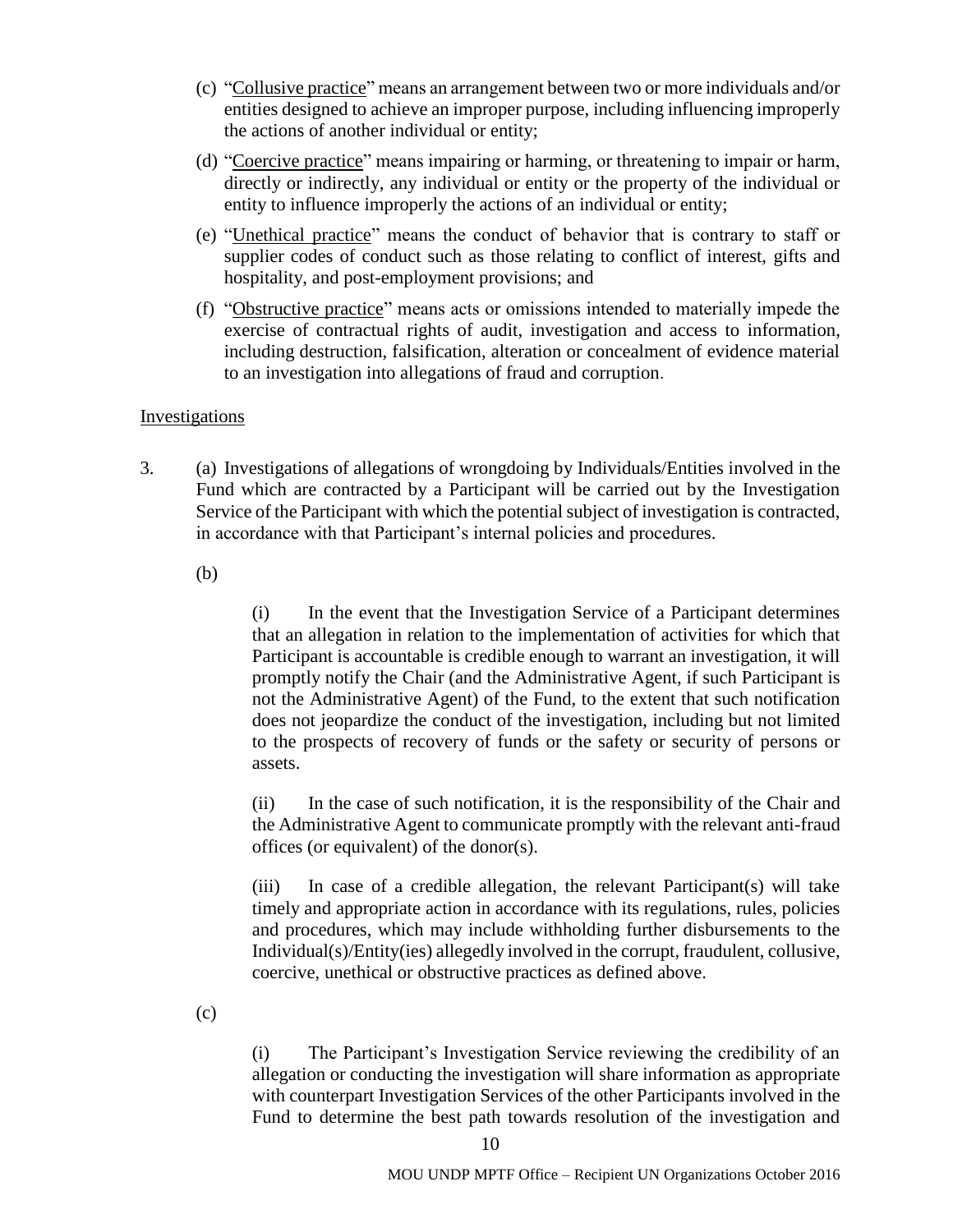whether the alleged wrongdoing is limited to such Participant or whether one or more other Participants involved in the Fund may also be affected. If the relevant Investigation Services determine that more than one Participant could be affected by the alleged wrongdoing, they will follow the procedure described below in clause (ii).

(ii) Where a potential subject of an investigation is contracted by more than one Participant, the Investigation Services of the Participants concerned may consider conducting joint or coordinated investigations, determining which investigation framework to use.

(d) Upon completion of the internal reporting on their investigation by the Participant(s) concerned as established in their respective internal policies and procedures, the Participant(s) will provide information on the results of their investigation(s) to the Administrative Agent, the Chair. Following such receipt of information on the results of the investigation(s), it is the responsibility of the Chair, in consultation with the Advisory Committee and the Administrative Agent to communicate promptly with the relevant anti-fraud offices (or equivalent) of the donor(s).

(e) Each Participant concerned will determine what disciplinary and/or administrative measures, including referral to national authorities, may be taken as a result of the investigation, according to its internal policies and procedures on disciplinary and/or administrative measures, including vendor sanction mechanism, as appropriate. The Participant(s) concerned will share information on measures taken as a result of the investigation(s) with the Administrative Agent, the Chair and the Advisory Committee of the Fund. Following such receipt of information on measures taken as a result of the investigation(s), it is the responsibility of the Chair, in consultation with the Advisory Committee, and the Administrative Agent to communicate promptly with the relevant anti-fraud offices (or equivalent) of the donor(s).

#### Recovery of Funds

4. If there is evidence of improper use of funds as determined after an investigation, each Participant concerned will use its best efforts, consistent with its regulations, rules, policies and procedures to recover any funds misused. With respect to any funds recovered, the relevant Participant will consult with the Chair, the Administrative Agent and the donor(s). The donor(s) may request that such funds be returned to them in proportion to their contribution to the Fund, in which case the Participant would credit that portion of the funds so recovered to the Fund Account and the Administrative Agent would return that portion of such funds to the donor(s). For any such funds the donor(s) do not request to be returned to them, such funds will either be credited to the Fund Account or used by the Participant for a purpose mutually agreed upon.

5. The Participants will apply the provisions of Section VII, paragraphs 1 to 4 above in accordance with their respective accountability and oversight framework as well as relevant regulations, rules, policies and procedures.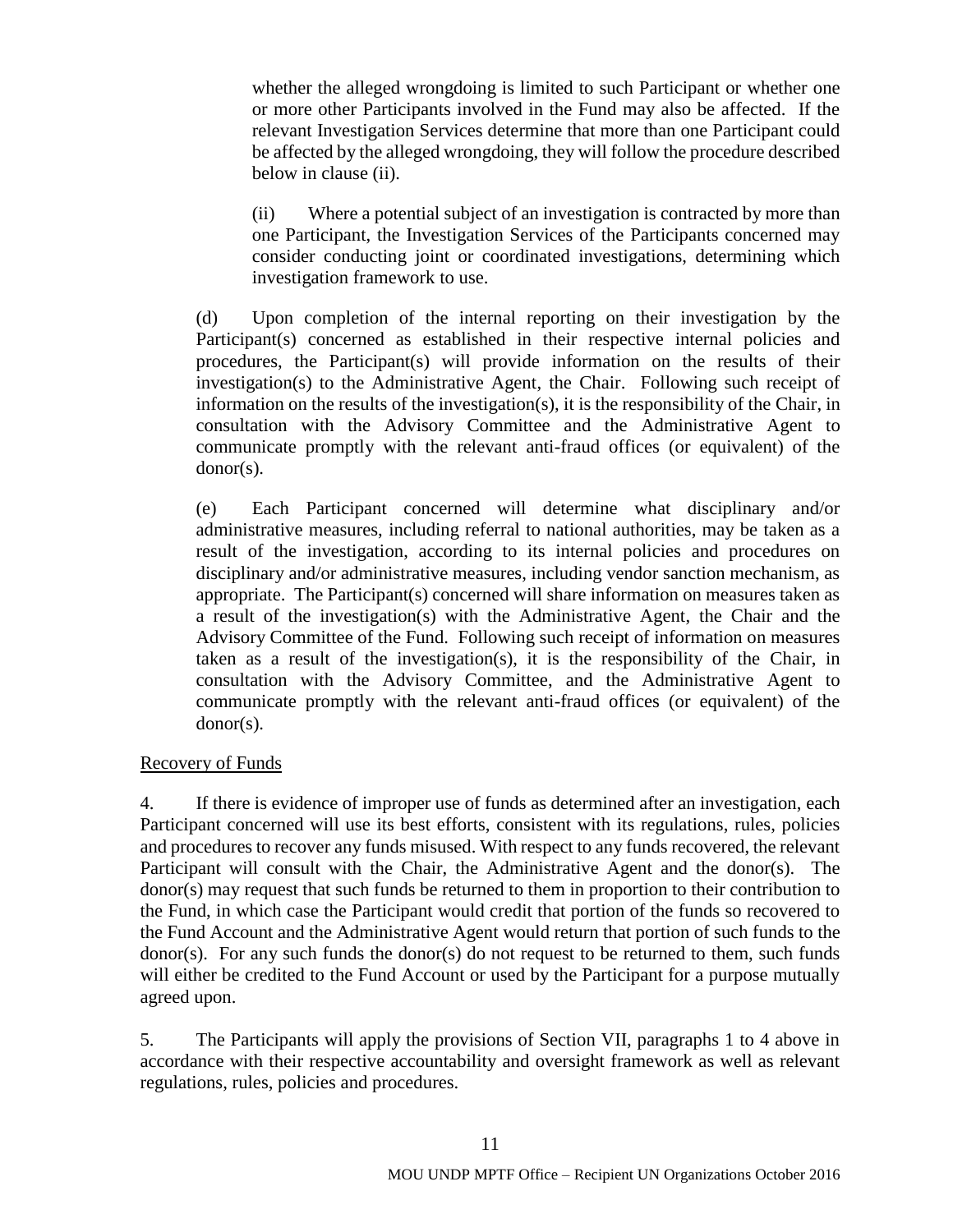#### **Section VIII Joint Communication**

1. Subject to the regulations, rules, policies and procedures of the Recipient UN Organizations, each Recipient UN Organization will take appropriate measures to publicize the Fund and to give due credit to the other Recipient UN Organizations. Information given to the press, to the beneficiaries of the Fund, all related publicity material, official notices, reports and publications, will highlight the results achieved and acknowledge the role of the donors, the Recipient UN Organizations, the Administrative Agent and any other relevant entities. In particular, the Administrative Agent will include and ensure due recognition of the role of each Recipient UN Organization and national partner in all external communications relating to the Fund.

2. The Administrative Agent in consultation with the Chair, the Advisory Committee and the Recipient UN Organizations will ensure that decisions regarding the review and approval of the Fund as well as periodic reports on the progress of implementation of the Fund are posted, where appropriate, for public information on the website of the Administrative Agent [\(http://mptf.undp.org\)](http://mptf.undp.org/). Such reports and documents may include approved programmes and programmes awaiting approval, fund level annual financial and progress reports and external evaluations, as appropriate.

3. The Participants are committed to principles of transparency with regard to the implementation of the Fund, consistent with their respective regulations, rules, policies and procedures. The donors and the Participants, will endeavor to consult prior to publication or release of information regarded as sensitive.

## **Section IX Expiration, Modification and Termination of the Agreement**

1. This Memorandum of Understanding will expire upon the delivery to the donor(s) of the certified final financial statement pursuant to Section IV, paragraph 5(b).

2. This Memorandum of Understanding may be modified only by written agreement between the Participants.

3. Any of the Recipient UN Organizations may withdraw from this Memorandum of Understanding upon giving thirty (30) days' written notice to all other Participants to this Memorandum of Understanding subject to the continuance in force of paragraph 4 below for the purpose therein stated.

4. Commitments assumed by the withdrawing or terminating Participants under this Memorandum of Understanding will survive the termination of this Memorandum of Understanding or withdrawal of a Recipient UN Organization to the extent necessary to permit the orderly conclusion of the activities and the completion of final reports, the withdrawal of personnel, funds and property, the settlement of accounts between the Participants hereto and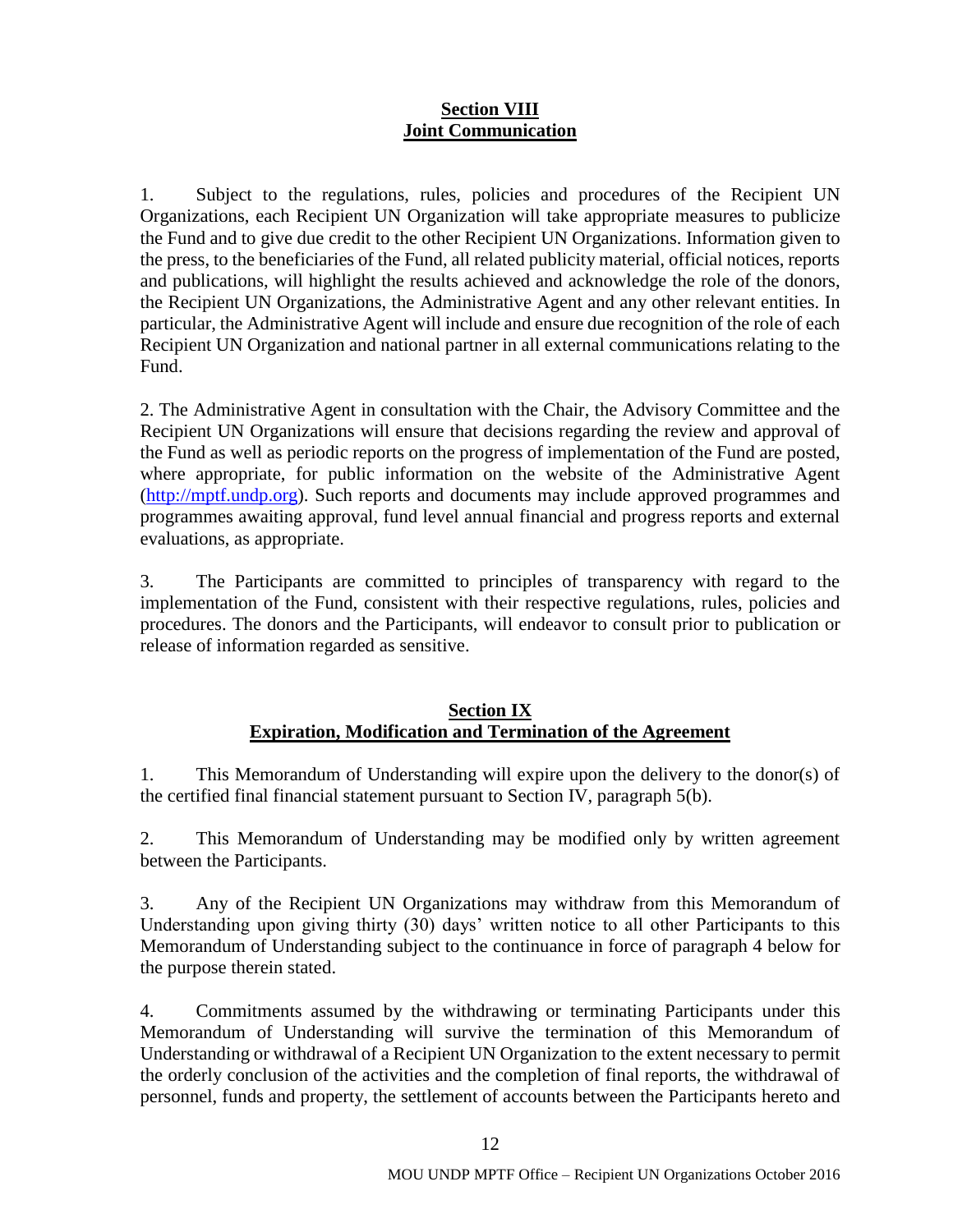the settlement of contractual liabilities that are required in respect of any subcontractors, consultants or suppliers.

5. Any balance remaining in the individual Recipient UN Organizations' separate ledger accounts after operational completion of the activities for which they are responsible under the approved programmatic document will be returned to the Fund Account as soon as administratively feasible and before financial closure of those activities in line with Section III, paragraph 8. Any balance remaining in the Fund Account upon completion of the Fund will be used for a purpose mutually agreed upon or returned to the donor(s) in proportion to their contribution to the Fund as decided upon by the donor(s) and the Chair, in consultation with the Advisory Committee.

## **Section X Notices**

1. Any action required or permitted to be taken under this Memorandum of Understanding may be taken on behalf of the Administrative Agent by the Executive Coordinator of the MPTF Office, or his or her designated representative and on behalf of a Recipient UN Organization by the official indicated in Annex IV below, or his or her designated representative.

2. Any notice or request required or permitted to be given or made in this MOU will be in writing. Such notice or request will be deemed to be duly given or made when it will have been delivered by hand, mail or any other agreed means of communication to the Participant to which it is required to be given or made, at such Participant's address specified in Annex IV to this MOU or at such other address as the Participant will have specified in writing to the Participant giving such notice or making such request.

# **Section XI Entry into Effect**

This MOU will come into effect upon signature thereof by the Participants and will continue in effect and effect until it is expired or terminated.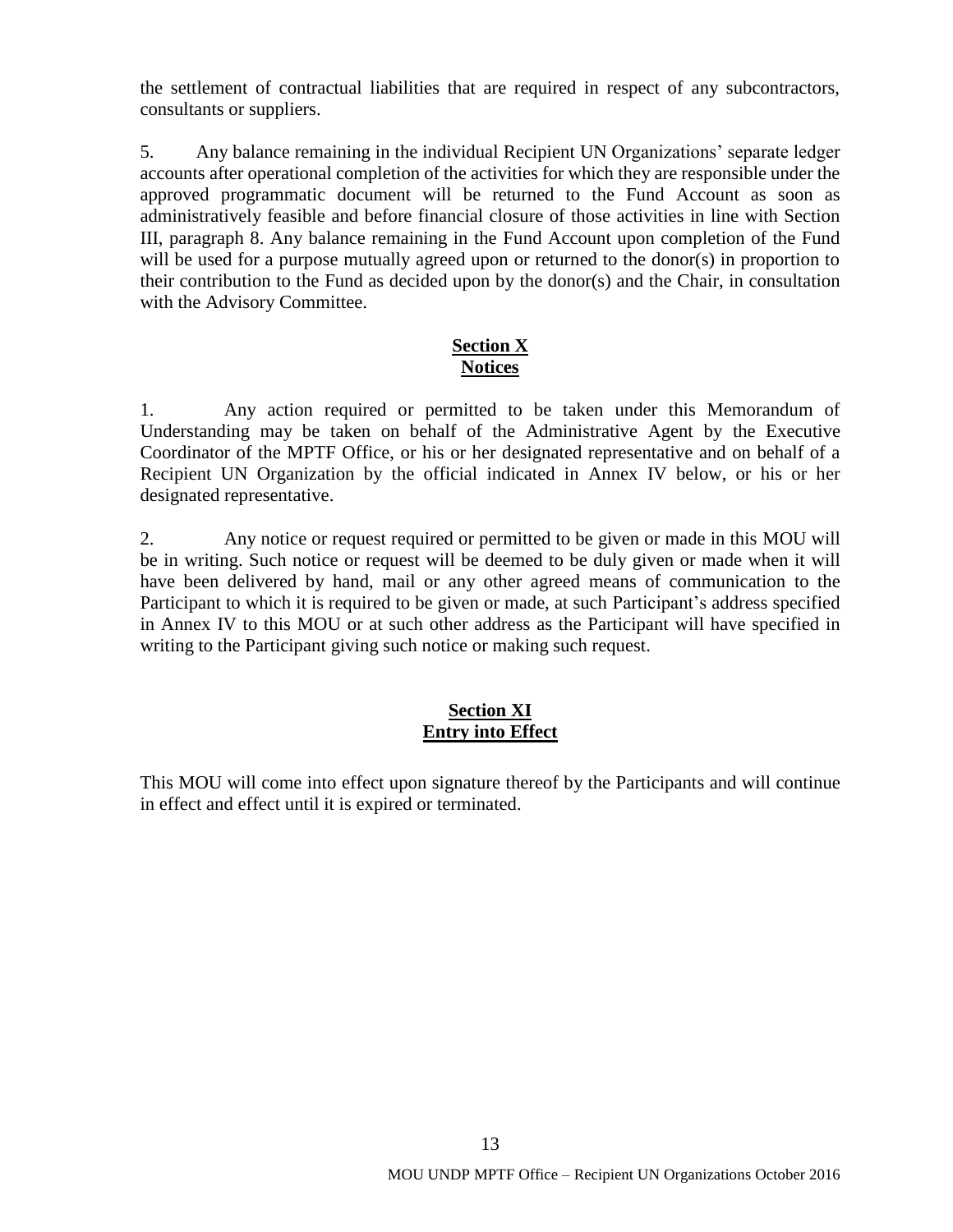## **Section XII Settlement of disputes**

The Participants will use their best efforts to promptly settle through direct negotiations any dispute, controversy or claim arising out of or in connection with this MOU or any breach thereof. Any such dispute, controversy or claim which is not settled within sixty (60) days from the date either Participant has notified the other Participant of the nature of the dispute, controversy or claim and of the measures which should be taken to rectify it, will be resolved through consultation between the Executive Heads of each of the Recipient UN Organizations and of the Administrative Agent.

**IN WITNESS WHEREOF**, the undersigned, duly authorized representatives of the respective Participants, have signed this MOU in English.

| For the Administrative Agent                              | For PAHO/WHO                    |
|-----------------------------------------------------------|---------------------------------|
| $Sigma:$ Signature:                                       |                                 |
| Name: Jennifer Topping                                    |                                 |
| Title: Executive Coordinator,                             |                                 |
| <b>UNDP MPTF Office</b>                                   | Title: $\qquad \qquad$          |
|                                                           | Place:                          |
| Date:                                                     | Date:                           |
| <b>For UNICEF</b>                                         | For UNDP                        |
|                                                           |                                 |
|                                                           |                                 |
| Title: $\qquad \qquad$                                    | Title:                          |
|                                                           | Place:                          |
| Date: $\frac{1}{\sqrt{1-\frac{1}{2}} \cdot \frac{1}{2}}$  |                                 |
| For [Recipient UN Organization]                           | For [Recipient UN Organization] |
|                                                           |                                 |
|                                                           |                                 |
| Title:                                                    |                                 |
| Place: $\frac{1}{\sqrt{1-\frac{1}{2}} \cdot \frac{1}{2}}$ | Place: $\qquad \qquad$          |
|                                                           | Date:                           |

#### *For [Recipient UN Organization] For [Recipient UN Organization]*

| Name:  | Name:  |
|--------|--------|
| Title: | Title: |
| Place: | Place: |
| Date:  | Date:  |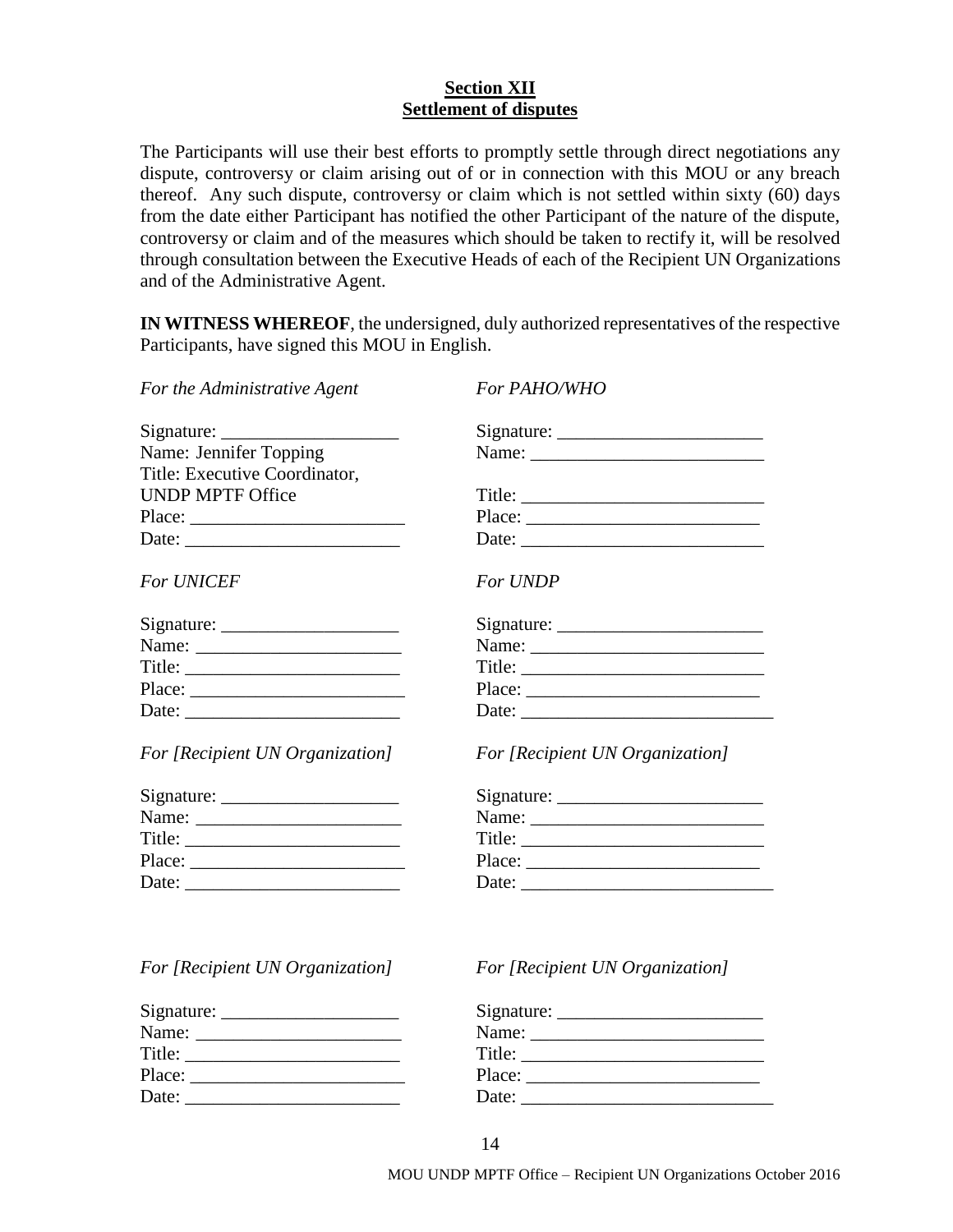*For [Recipient UN Organization] For [Recipient UN Organization]* 

|  |  |  |  |  | For [Recipient UN Organization] |  |
|--|--|--|--|--|---------------------------------|--|
|--|--|--|--|--|---------------------------------|--|

| Name:  | Name:  |
|--------|--------|
| Title: | Title: |
| Place: | Place: |
| Date:  | Date:  |

## *For [Recipient UN Organization] For [Recipient UN Organization]*

| Name: $\frac{1}{\sqrt{1-\frac{1}{2}}\cdot\frac{1}{\sqrt{1-\frac{1}{2}}}}$ |  |
|---------------------------------------------------------------------------|--|
| Title:                                                                    |  |
|                                                                           |  |
| Date:                                                                     |  |

| Signature: ______ |  |
|-------------------|--|
| Name:             |  |
| Title:            |  |
| Place:            |  |
| Date:             |  |

## *For [Recipient UN Organization] For [Recipient UN Organization]*

| Name:  |  |
|--------|--|
| Title: |  |
|        |  |
| Date:  |  |

# *For [Recipient UN Organization] For [Recipient UN Organization]*

|        | Title: $\sqrt{ }$ |  |
|--------|-------------------|--|
| Place: |                   |  |
| Date:  |                   |  |

| Name:  | Name:<br>the contract of the contract of the contract of the contract of the contract of |
|--------|------------------------------------------------------------------------------------------|
| Title: | Title:                                                                                   |
| Place: | Place:                                                                                   |
| Date:  | Date:                                                                                    |

#### *For [Recipient UN Organization] For [Recipient UN Organization]*

| Name:<br><u> 1980 - Johann John Stone, markin fizikar (</u> |        |
|-------------------------------------------------------------|--------|
| Title:                                                      | Title: |
| Place:                                                      | Place: |
| Date:                                                       | Date:  |

| Name:  | Name:           |
|--------|-----------------|
| Title: | $\text{Title:}$ |
| Place: | Place:          |
| Date:  | Date:           |

| Name:  | Name:  |
|--------|--------|
| Title: | Title: |
| Place: | Place: |
| Date:  | Date:  |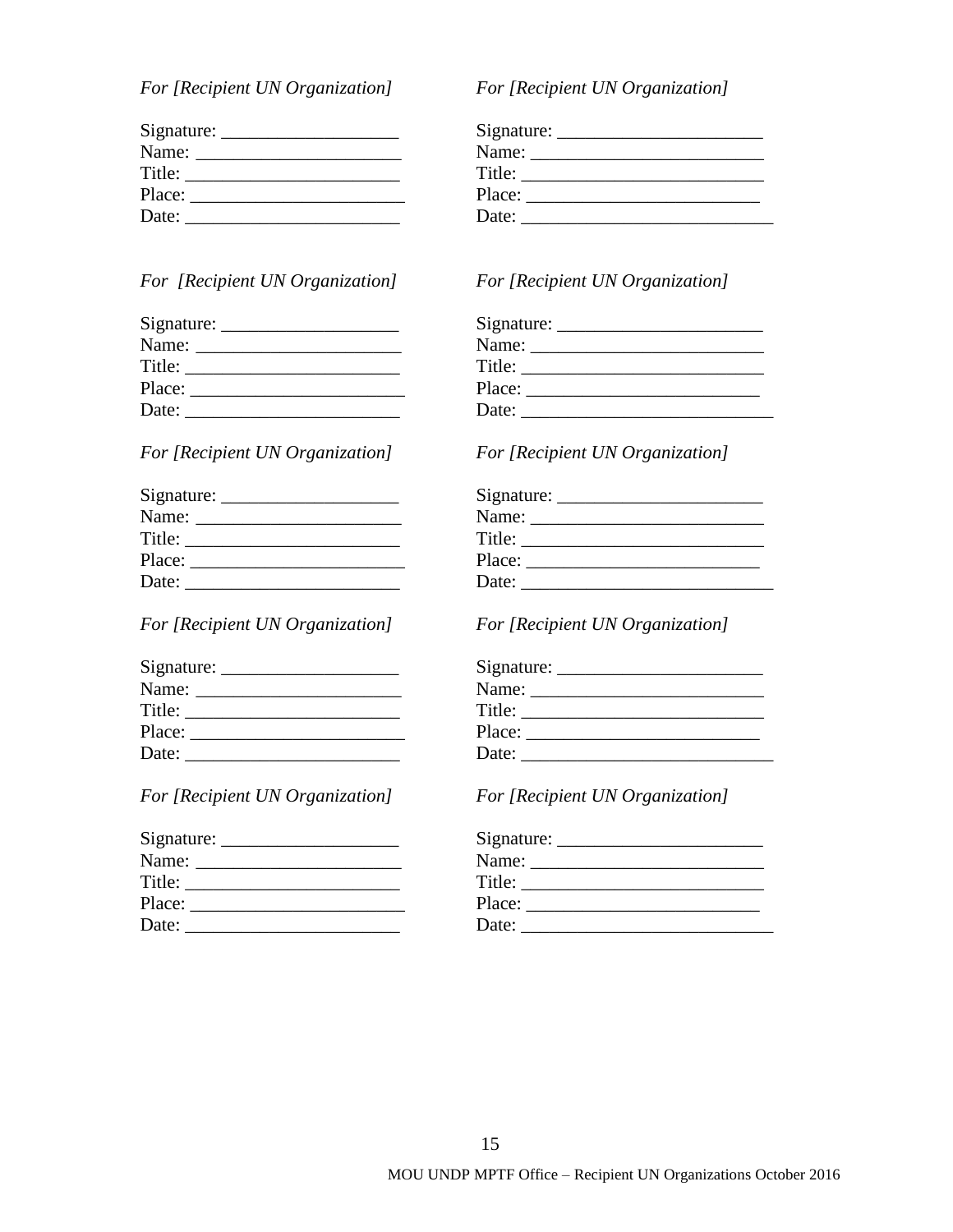- ANNEX I: Terms of Reference of the UN Haiti Cholera Response MPTF
- ANNEX II: UN Haiti Cholera Response MPTF Memorandum of Understanding
- ANNEX III: Standard Administrative Arrangement between the Donor and the Administrative Agent
- ANNEX IV: Notices